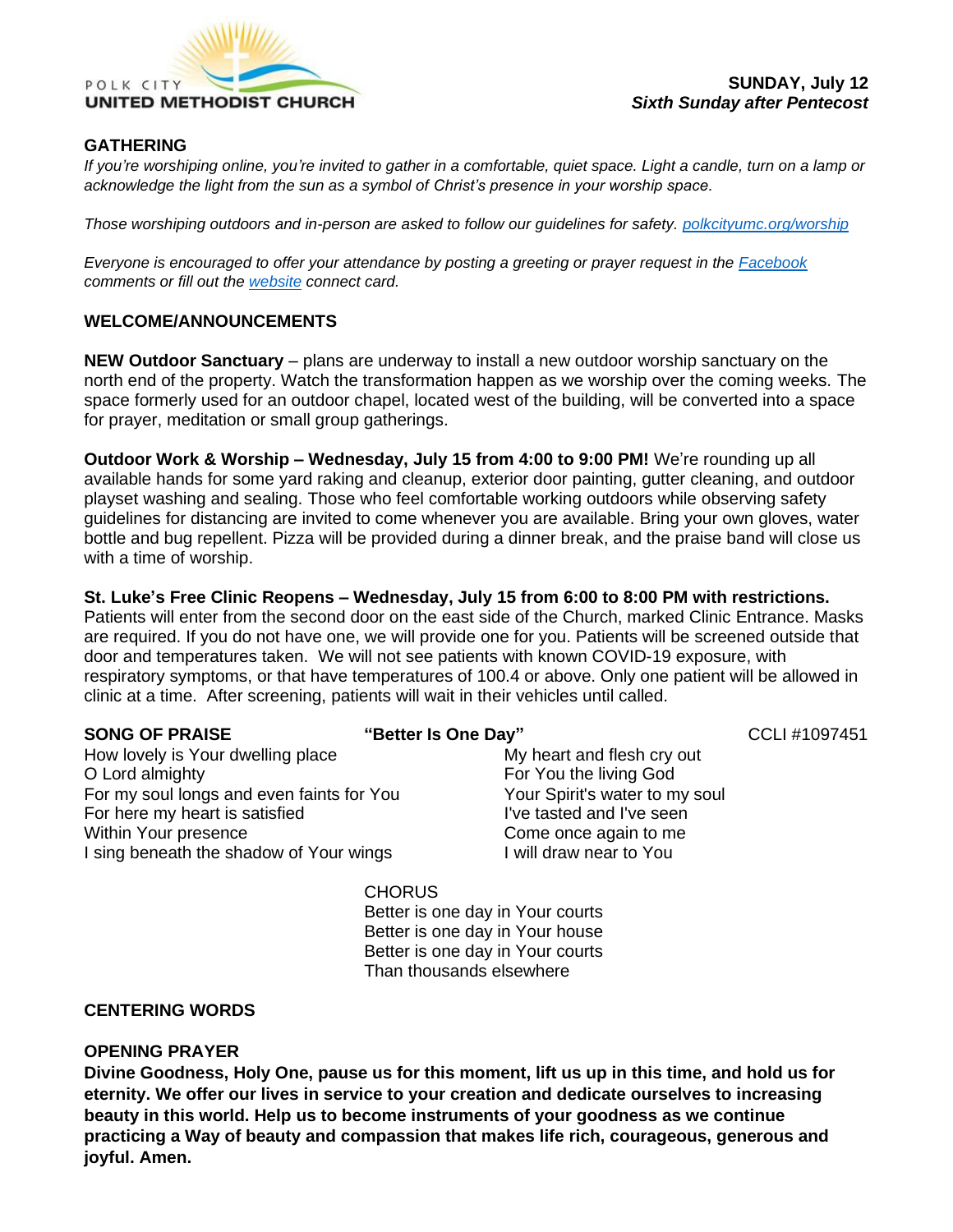

## **SUNDAY, July 12** *Sixth Sunday after Pentecost*

1. The splendor of the King Clothed in majesty Let all the earth rejoice All the earth rejoice He wraps Himself in light And darkness tries to hide And trembles at His voice And trembles at His voice

### **CHORUS**

How great is our God Sing with me How great is our God And all will see how great How great is our God

### **SONG OF PRAISE "How Great Is Our God"** CCLI #4348399

2. And age to age He stands And time is in His hands Beginning and the End Beginning and the End The Godhead three in one Father Spirit Son The Lion and the Lamb The Lion and the Lamb

ENDING Name above all names Worthy of all praise My heart will sing How great is our God

### **LECTIO DIVINA** *Isaiah 52:7-10 (Inclusive Bible)*

*How [beautiful] upon the mountains (a) are the feet of one who brings good news who announces peace, and brings news of happy things, and proclaims deliverance, saying to Zion,* "*Your God reigns!" Listen! Those who keep watch raise a cry, together they shout for joy for they see with their own eyes YHWH*'*s restoration of Zion! Break out together in song, O ruins of Jerusalem! For YHWH comforts the people, and redeems Jerusalem. YHWH bares a holy arm in the sight of all the nations; all the ends of the earth will behold the salvation of our God!*

*(a) Ref: CEB*

### **SERMO DIVINA** *"From Beauty to Compassion and Justice"* Pastor Melody Webb

## **PASTORAL PRAYER**

*Post prayer requests in the [Facebook](https://www.facebook.com/polkcityumc/) comments or fill out the [website](https://www.polkcityumc.org/online-worship) connect card.*

## **OFFERING**

*Make your offering [online](https://www.polkcityumc.org/give.html) or mail checks to 1421 W. Broadway St., Polk City, IA 50226 (Attn: Finance Secretary)*

[www.polkcityumc.org](http://www.polkcityumc.org/) [www.facebook.com/polkcityumc](http://www.facebook.com/polkcityumc)